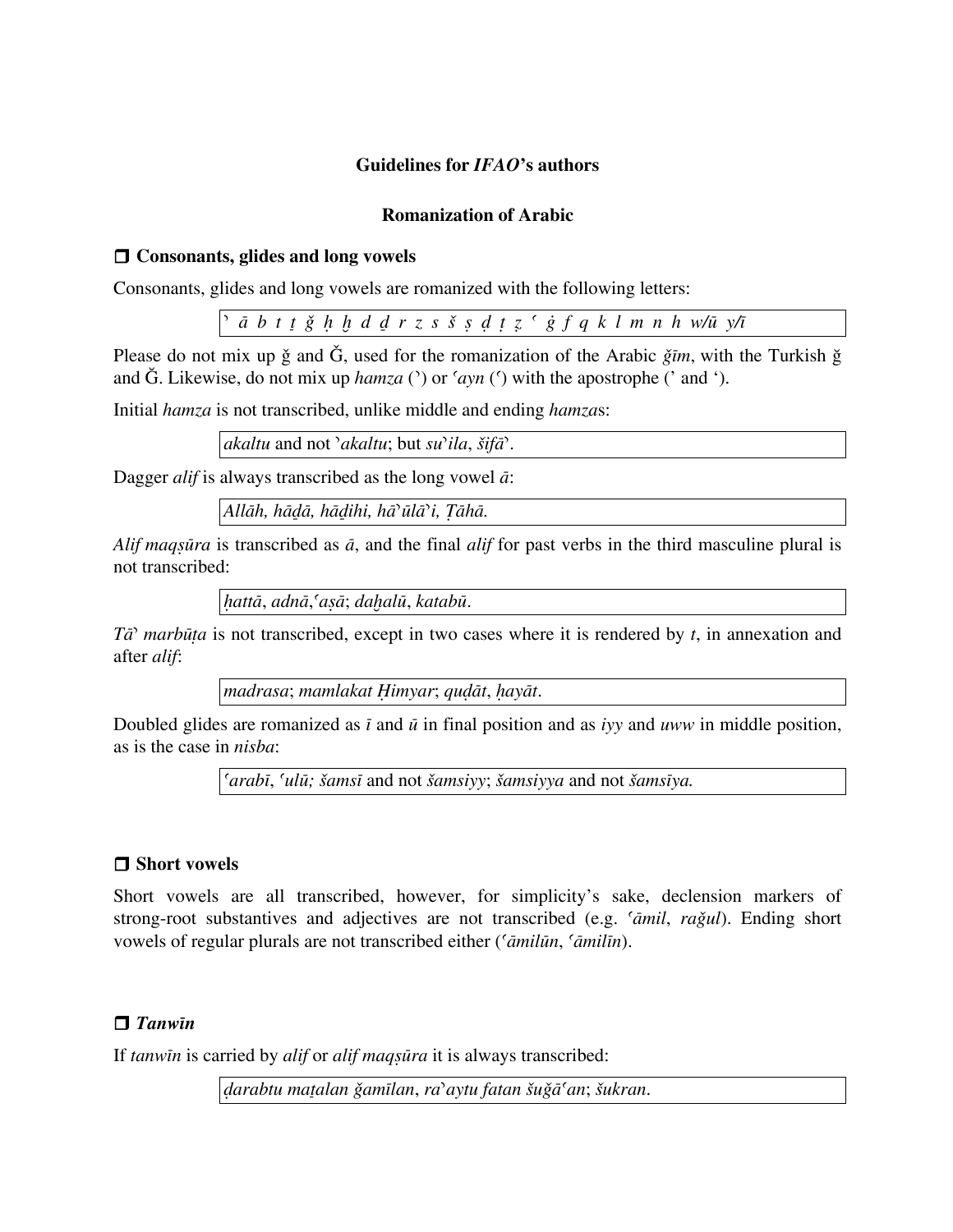It is also transcribed in adverbial complements ending with a *tāʾ marbūṭa*:

*mufāǧaʾatan*, *ḥaqīqatan*.

In other cases, *tanwīn* is not transcribed:

*anšaʾa madrasa ʿaẓīma*; *maʿa raǧul faqīr*; *walad ṣaġīr*.

### $\Box$  *Waşla*

*Wasla*, including that of the article, is always transcribed by the short vowel it carries  $(a, u, i)$ :

Abū al-Faraǧ, *maʿa al-nahr*, *uḫruǧ*, *al-istiqbāl*, *fī al-madīna*.

However, it is not transcribed if it is preceded by a one-consonant particle, *wa*-, *fa*-, *li*-, *bi*-, *a*-, *ka*-, *la*-, etc.:

*fa-ltamasū*, *wa-ḫruǧ*, *bi-l-madīna* (but *fī al-madīna*).

### $\Box$  Suffix pronouns

Suffix pronouns are transcribed without a hyphen:

*kitābuhu*, *innaka*, *laʿallakum*, *aʿṭānī*.

### □ The Quran, poetry, grammar, dialects, Persian, Urdu...

Authors who wish to adapt this romanization system, in particular to romanize the Quran, poetry, artistic prose or grammatical examples, should specify the modifications they apply to the rules contained in this document.

For phonetic transcriptions, please use the International Phonetic Alphabet (IPA) between square brackets. As for phonemes, please use the romanization system above.

/ġurūb al-šams/ [ɣuru:bəʃʃæms], /fī al-dār/[fidˤdˤɑ:r].

In order to romanize other languages written in Arabic script (Persian, Urdu…) we do not recommend any system in particular. We will consult specialists in the relevant fields.